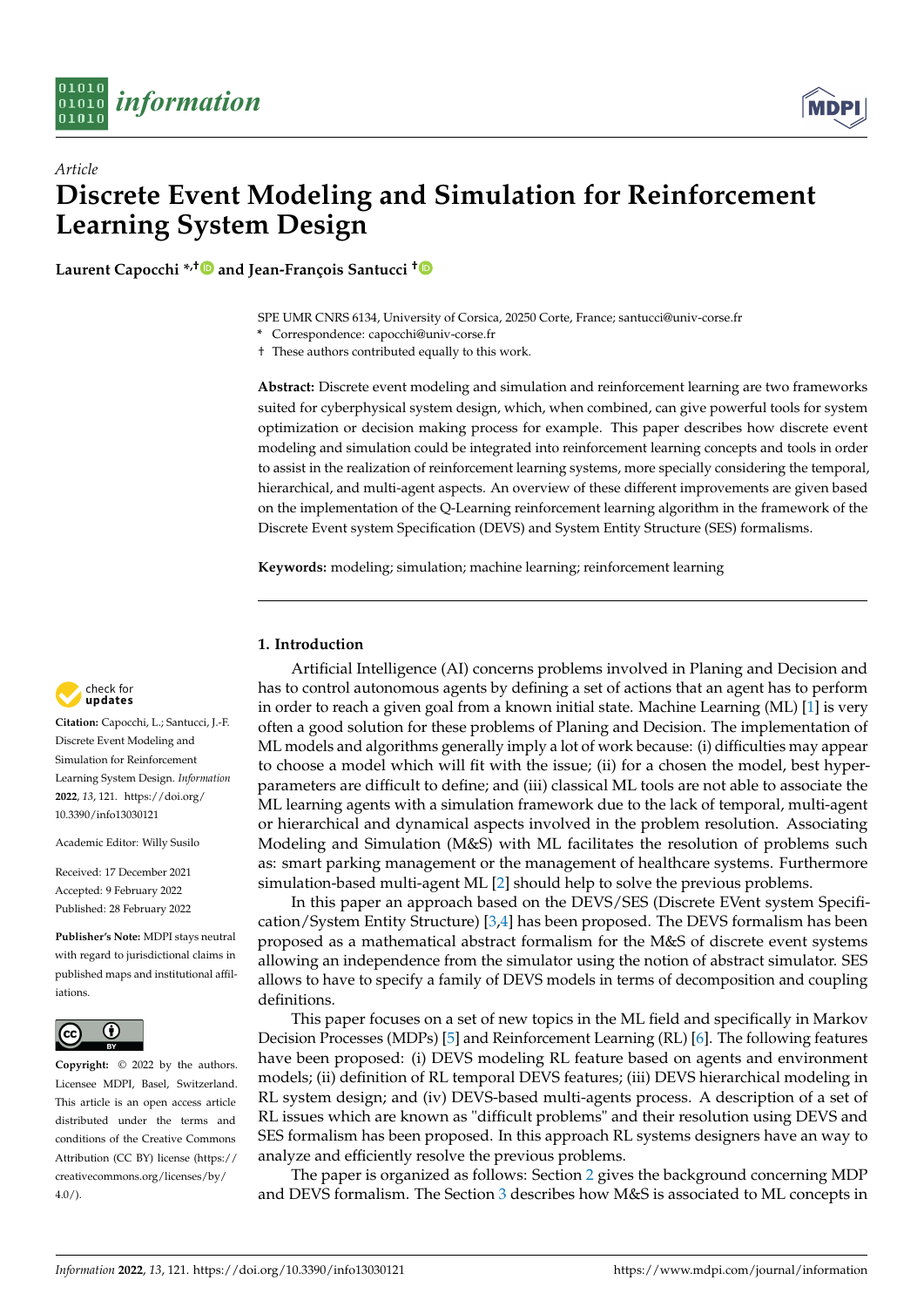order to facilitate the design of ML environments. Section [4](#page-3-0) points out: (i) DEVS explicitly separation between agent and environment involved in RL architecture; (ii) DEVS temporal aspects consideration in RL model behavior; (iii) DEVS hierarchy of abstraction in RL model development; and (iv) DEVS multi-agents in RL systems. Finally the last section of the paper gives some conclusions and proposes some perspectives.

#### <span id="page-1-0"></span>**2. Preliminaries**

#### *2.1. Markovian Decision-Making Process Modeling*

Markov Decision Processes are specified as systems based on the Markov chains where future states depend only upon the present state [\[5,](#page-10-4)[7\]](#page-10-6). A MDP is defined using the following set:

- S: corresponding to the state space.
- A: corresponding to the set of actions used to control the transitions.
- T: corresponding to the time space.
- r: corresponding to the reward function associated with state transitions.

The Bellman equation [\[8\]](#page-10-7) is used to find a policy with no reference to a transition matrix involved in classical methods used in small-scale MDPs. The equation (Equation [\(1\)](#page-1-1)) highlights that the reward considered in a long term time associated with an action is computed using the reward of the current action. The Q value associated with a state (state) and an action (action) must be computed as the addition of the reward (reward) and the expected future reward  $(\gamma)$  estimated when considering the next state (s'). Discount factor *γ* allows to represent at long term ( $\gamma = 1$ ) and even medium term ( $\gamma < 1$ ) the next Q values at long term ( $\gamma = 1$ ) and even medium term ( $\gamma < 1$ ). Following the Temporal Difference [\[6\]](#page-10-5) process, the Q matrix is computed according to the following equation:

<span id="page-1-1"></span>
$$
Q(state, action) = Q(state, action) + \alpha [reward + \gamma (max_{na'} Q(ns', na')) - Q(state, action)]
$$
\n(1)

with  $ns' \in S$ ,  $na' \in A$ , discount factor  $\gamma \in [0,1]$  and learning rate  $\alpha \in [0,1]$ .

The Q matrix variable allows to compare future rewards towards the current reward. The best policy is computed using the Q-Learning process which is used to compute in a loop the best Q-value. Therefore this permits to choose the action *a* whose *Q*(*state*, *action*) is the maximum among from all the considered actions.

The Q-Learning process [\[9\]](#page-10-8) is a well-known Reinforcement Learning algorithm used to resolve MDP problems. The Q-Learning pseudo-code [\[6\]](#page-10-5) is given in Algorithm [1.](#page-1-2) In line 1, the initial state is defined before the repeat statement (line 2) allowing to try to obtain the final state (line 7). The Q matrix is updated at each step according to the Equation [\(1\)](#page-1-1) by involving a new tuple (action, reward, s'). A new episode is considered each time the final state is computed.

<span id="page-1-2"></span>

|  | Algorithm 1 Q-Learning algorithm from [6]. |  |
|--|--------------------------------------------|--|
|--|--------------------------------------------|--|

- 1: Initialize Q(state,action)
- 2: Loop for each episode:
- 3: Choose action from state using policy derived from Q
- 4: New tuple (action,reward,s')
- 5:  $Q < U$ pdated $(Q)$
- 6: state <- s'
- 7: Until state is final state

From [\[10\]](#page-10-9), the Q-learning algorithm converges according to the learning rates. But if  $\gamma \simeq 1$ , the value of Q can deviate [\[11\]](#page-10-10).

In the case of the goal-reward process, the convergence of the Q-Learning algorithm may be assured by considering the Q matrix until a steady value is computed. "Repeat until Q converges" can be used in Line 2. However even if the Q-learning process is based on an efficient algorithm, the lack of generality should be highlighted. In order to offer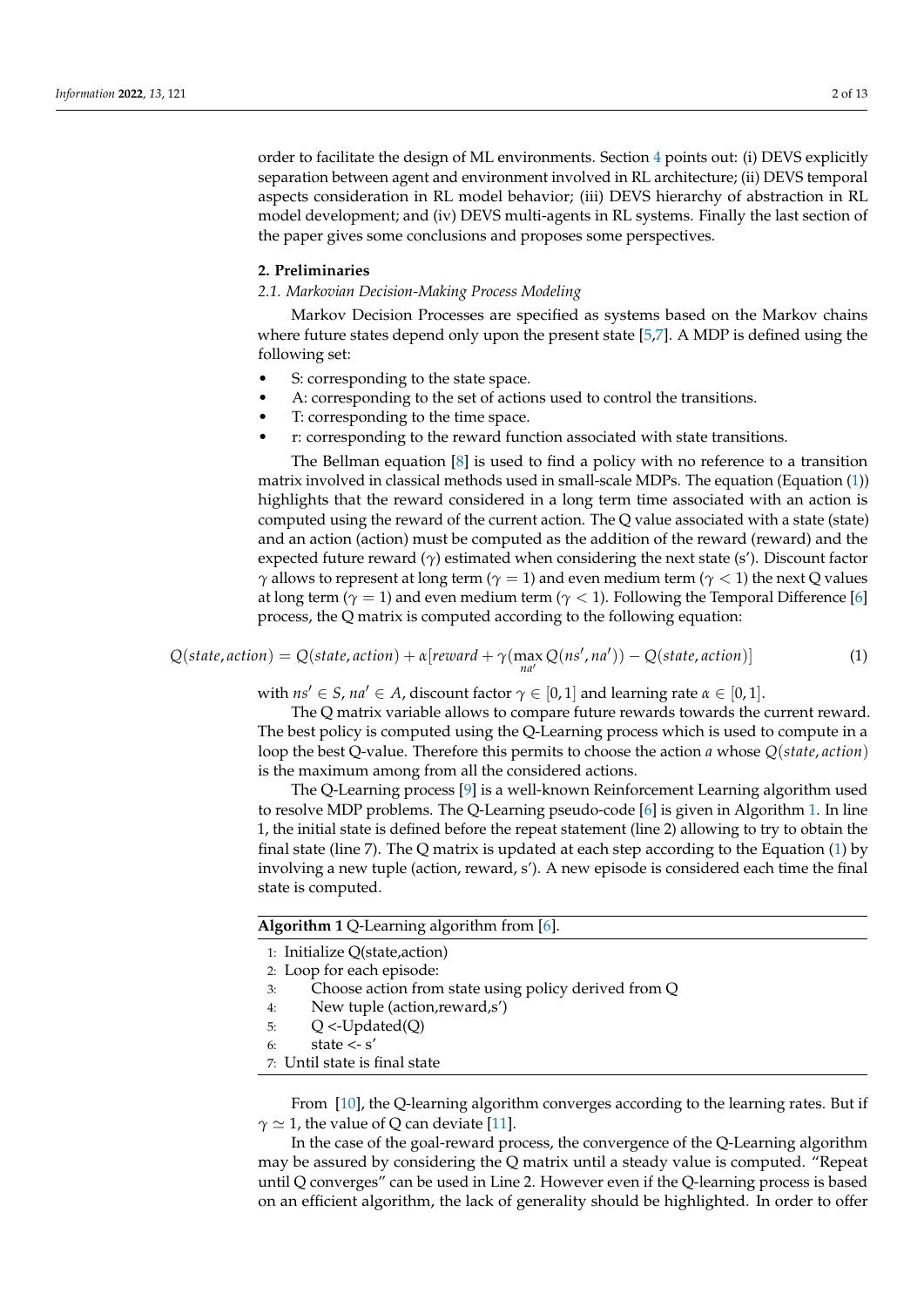more generality to the process, DQN [\[12\]](#page-11-0) may be used by involving neural networks. DQN uses a neural net to compute the Q-value function. The inputs to the neural net are actions, while the output expresses the Q value associated with the actions.

Although DQN has had a strong influence in great dimensional problems, the search space may remain low-key. In this case the Deep Deterministic Policy Gradients (DDPG) [\[13\]](#page-11-1) off-policy algorithm may be used.

### *2.2. The Discrete Event System Specification*

The DEVS formalism [\[3\]](#page-10-2) has been introduced in order to offer a hierarchical modeling and simulation of systems. Every systems that whose inputs correspond to events over time and compute values on outputs corresponding to events over time is similar to DEVS models. DEVS offers a simulation process compatible with different computer configurations (single or multi-core processors).

DEVS offers two types of models: (i) atomic models allowing to define function transitions to specify the dynamics of sub-systems; and (ii) coupled models allowing to define the association of models in order to obtain a new model. This hierarchy notion involved in the DEVS formalism is not able to specify an abstraction hierarchy since DEVS models are specified at the same level of abstraction.

An basic DEVS model (atomic model) corresponds to a final state machine involving states and transition functions depending on event occurrence. An internal transition function  $(\delta_{int})$  is used to compute the new state when no events occurs while an external transition function ( $\delta_{ext}$ ) is used to change the state of the model depending on inputs and current state if an events occurs. A life time function  $(t<sub>a</sub>)$  is used to manage the life time of a state. The output function called *λ* allows to generate output messages. A DEVS abstract simulator is proposed to generate the behavior of a DEVS model.

## <span id="page-2-0"></span>**3. Modeling and Simulation and Reinforcement Learning**

M&S and AI are two complimentary fields of science. Indeed the AI may help the "simulationist" in the modeling phase of system of systems that are difficult or impossible to represent mathematically [\[14\]](#page-11-2). On the other hand, M&S may help AI models failed to deal with systems for lack of simple heuristics. In [\[15\]](#page-11-3), the authors point out that: "AI components can be embedded into a simulation to provide learning or adaptive behavior. And, simulation can be used to evaluate the impact of introducing AI into a *real world system* such as supply chains or production processes".

Systems that already use AI have to associate AI in the models [\[16\]](#page-11-4). AI elements may be inserted into the simulation system. In [\[17\]](#page-11-5), a learning algorithm is used to associate load balancing and bounded-window algorithms dedicated to gate level VLSI (Very large-scale integration) circuits simulation.

Figure [1](#page-3-1) gives the potential associations of M&S features into ML processes. ML uses the classical three kinds of methods [\[6\]](#page-10-5) in order to obtain models that are able assure the input sets to predict output variables. Figure [1](#page-3-1) also shows that ML problems can be considered using Monte Carlo simulation based a "trial and error" process. Monte Carlo simulation is also able to generate random outputs using ML techniques. Optimization based on ML techniques is also an issue for integration ML into M&S. Agent-based models require both several hyper-parameters and important execution times in order to drive through all their combination to determine the best model structure. This design feature can be accelerated using ML. The configuration step of AI algorithms can also be accelerated using Simulation. The experimental replay generation can be also facilitated using simulation. RL elements may be also defined in order to represent rule-based models: for instance, in [\[18\]](#page-11-6), the authors point out that an behavioral model is able to be generated (Output Analysis in Figure [1\)](#page-3-1) by taking in to account a precise behavior defined by the inputs/outputs correspondences.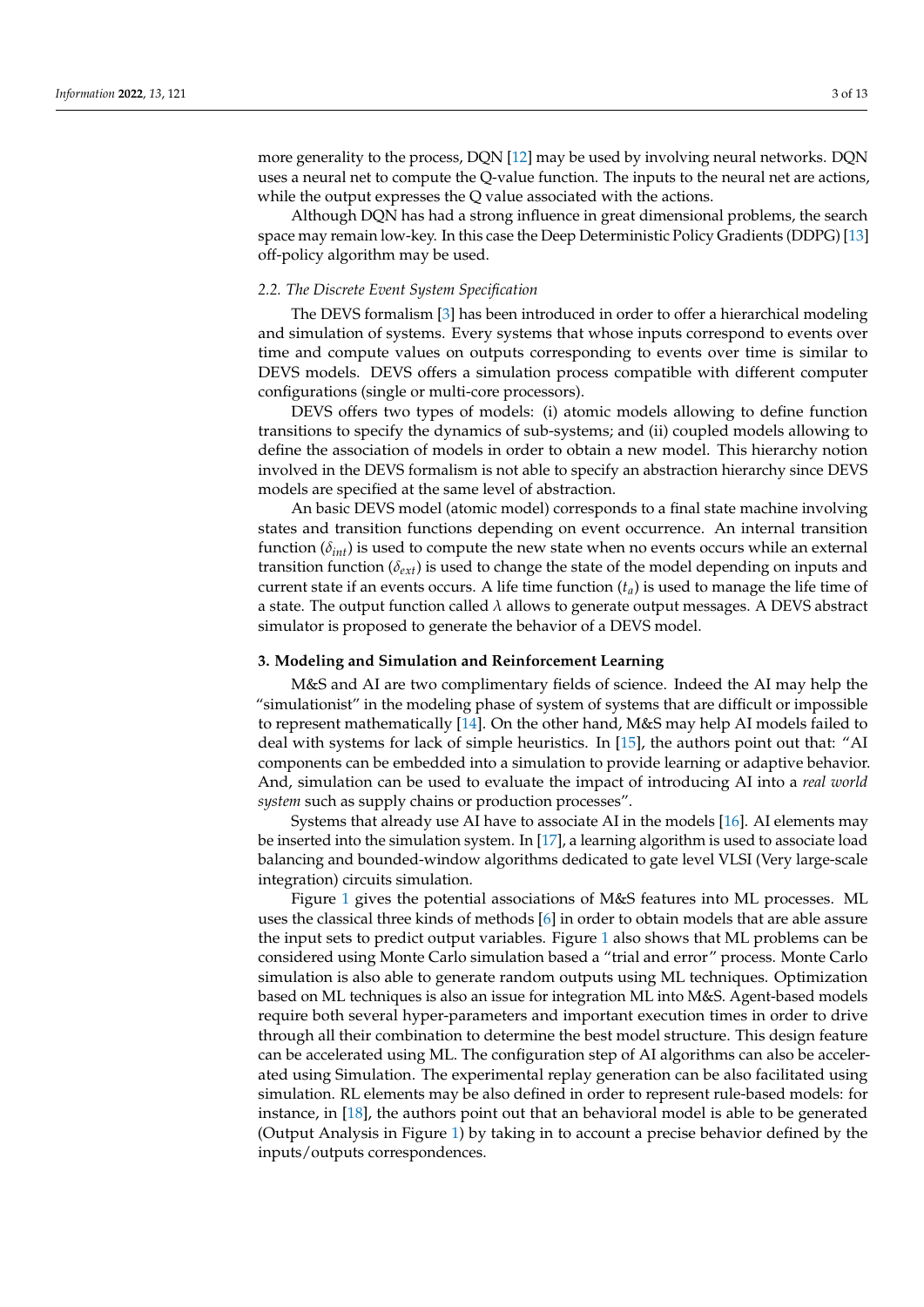<span id="page-3-1"></span>

**Figure 1.** M&S aspects impacted when they are integrated into the machine learning algorithms.

Concerning the modeling features, the following items defined to facilitate ML deployment have to be pointed out:

- the temporal feature can be found in the RL processes. For example, MDPs provide both discrete and continuous time to represent the state life time [\[6\]](#page-10-5). In RL processes, the time notion in the rewards consideration is used to provide a way to model the system delayed response [\[19\]](#page-11-7). The concept of time involved in RL systems also offers to perform asynchronous simulations.
- the abstraction hierarchy makes possible the modeling of RL elements at several levels of abstraction. This allows to define optimal solutions associated with levels of details [\[20\]](#page-11-8).
- multi-agent definition may be introduced in RL when the best possible policy is determined according to the links between dynamic environments involving a set of agents [\[21\]](#page-11-9).
- grouping the ML elements required to bring solutions may also be difficult [\[6\]](#page-10-5). A set of ML techniques can be find to have to be considered and the selection of a particular algorithm may be hard. This selection can be facilitated by introducing models libraries.

This paper focuses on the interest of the DEVS formalism to help the RL system design with introducing temporal, hierarchical, and multi-agent features.

# <span id="page-3-0"></span>**4. Discrete Event System Specification Formalism for Reinforcement Learning**

DEVS is able to help the design of RL system as pointed out in Figure [2:](#page-4-0)

- The Data Analysis phase allows to select which kind of learning methods (supervised or unsupervised or reinforcement learning) is the most appropriate to solve a given problem. Furthermore, the definition of the state variables of the resulting model is performed during this Data Analysis phase which is therefore one of the most crucial. As pointed out in Figure [2,](#page-4-0) SES [\[22\]](#page-11-10) may be involved in order to generate a set of RL algorithms (Q-Learning, SARSA, DQN, DDQN, ...) [\[6\]](#page-10-5).
- DEVS formalism may facilitate the learning process associated with the previously defined model. Therefore DEVS is able to deal with the environment component as an atomic model. But the environment component associated to the learning agent as usual in RL approach may also be defined as a coupled model involving many atomic components. Therefore the environment may be considered as a multi-agent component modeled in DEVS whose agents may change during simulation.
- The real-time simulation phase involves both using the real clock time during simulation and exercising the model according to inputs. DEVS is a good solution to perform real time simulation of policies.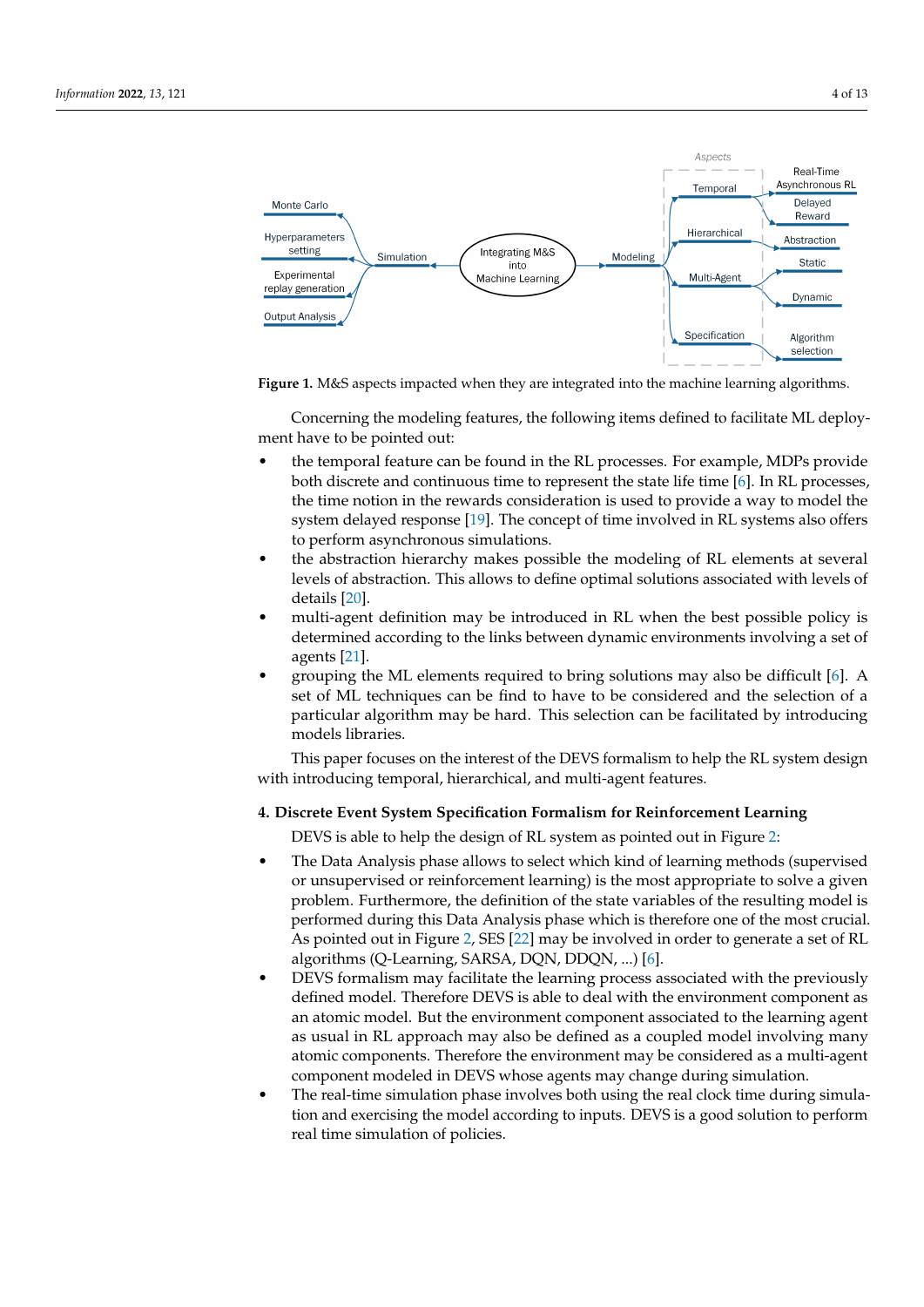<span id="page-4-0"></span>

**Figure 2.** Traditional RL workflow to solve a decision making problem (RL Traditional Approach) and M&S equivalent tasks with the DEVS formalism (DEVS-Based Approach).

A RL model shown in (Figure [3\)](#page-4-1) points out that the Agent and the Environment elements are easy to be modeled using DEVS atomic or coupled model according to the hierarchical adopted definition).

The association of DEVS and RL is achieved as follows:

- DEVS may use RL algorithms in two ways: when performing the modeling part of the system or when considering the simulation algorithms. DEVS is able to obtain benefits from an AI for instance, in order to help the SES modeling pruning phase or enhancing simulation performance using a neural net associated with the DEVS abstract simulator.
- AI processes may use the DEVS formalism in order to perform good selection of hyper-parameters for example. The presented focuses on this last problematic.

<span id="page-4-1"></span>

**Figure 3.** Learning by reinforcement.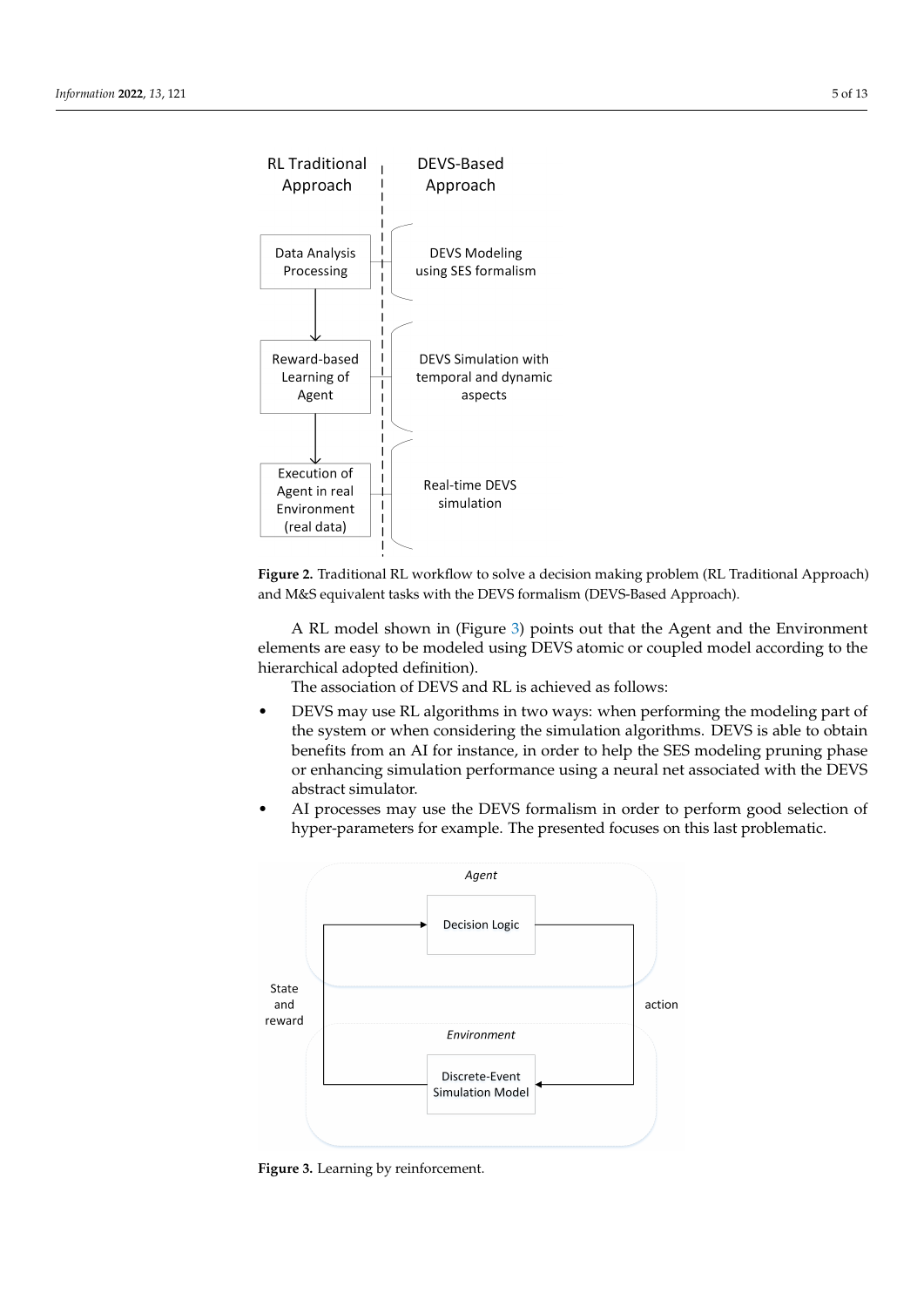The integration of DEVS into RL processes can be achieved as described below. The environment component and the agent element communicate to obtain to the best possible policy. Using the hierarchy notion inherent to DEVS, it is possible to improve the communication between agent and environment elements.

The Environment model answers to the messages sent by the agent model by defining a new tuple (*state*, *reward*) associated with an action that has been sent. Furthermore, the model indicates when the goal state has been reached using variable *d* (Boolean). The external transition function allows this previously introduces communication. The output function is then performed in order to convey the tuple (*state*,*reward*, *d*) towards the Agent element. State variables are updated using the internal transition function and no output is generated. The generation of episodes is performed by the model when a goal state is obtained.

Atomic model called Agent allows to answer to solicitations that come from the Environment component. If a tuple (*state*,*reward*, *d*) is received, the Agent element computes an action according to a policy associated with the chosen technique (*e*-greedy). The model introduces a Q matrix modeled using a matrix used to define a selected learning process. Convergence allows to put the model into a state used to stop any communication with the environment component (STOP state). The Q matrix is updated using the external transition function according to the received triplet (*state*,*reward*, *d*). It is the internal transition function which is defined to allow the model to be put into the STOP state. The output function as usual is performed after the external function.

This section details how a RL system can be specified using DEVS using the temporal, abstraction hierarchy, and multi-agent features.

## *4.1. Temporal Aspect*

When dealing with temporal aspects associated with RL methods, two features can be pointed out [\[6](#page-10-5)[,23\]](#page-11-11):

- Implicit time aspect is indeed present in the Q-learning or SARSA algorithm since it leans on the notion of reward shifted in time. However, this implicit notion of time does not refer to time unit but only to time steps involved in the algorithms. The idea is to add a third dimension in addition to the classical ones (states and actions). In this case, the time feature is introduced even if the results give an ordering of the actions involved in the chosen policy.
- The explicit time aspect is not involved in the classical Q-learning and SARSA algorithms. However, a set of work introduces the possibility to associated random continuous duration to actions [\[24\]](#page-11-12). Time is made explicit in these approaches.

## 4.1.1. Implicit Time in Q-Learning

The time aspect is introduced by adding a third dimension to the classical Q-learning equation. In this case, the Q-value function depends on the state, the action, and the stage *t*. This new dimension allows one to propose an ordering of the actions involved in the policy since the resulting best policy depends not only on the state and the action but also on the stage.

Figure [4](#page-6-0) depicts the concept of the simulation analysis of the action-value function *Q* during the evolution of the indexes. *Q*<sup>0</sup> is the matrix involved in the first simulation that includes the first index values (at simulation time 0). It consists of state/action tuples according to Bellman equation definition, and its size is the number of possible states on the X-Axis and the number of possible actions on the Y-Axis. One point  $v_0$  on  $Q_0$  (state/action in Figure [4\)](#page-6-0) can be followed up during the evolution of the indexes from 0 to L. This path (*v*0,...,*v<sup>k</sup>* ,...,*vL*) represents the evolution of the importance of the action *a* for a corresponding state *s*. Performing a maximization on this path returns to find the optimal action-value function *Q*∗ or a best possible time to take the action *a* for the state *s*:

<span id="page-5-0"></span>
$$
Q_*(s, a, t) = \max_t Q(s, a, t)
$$
 (2)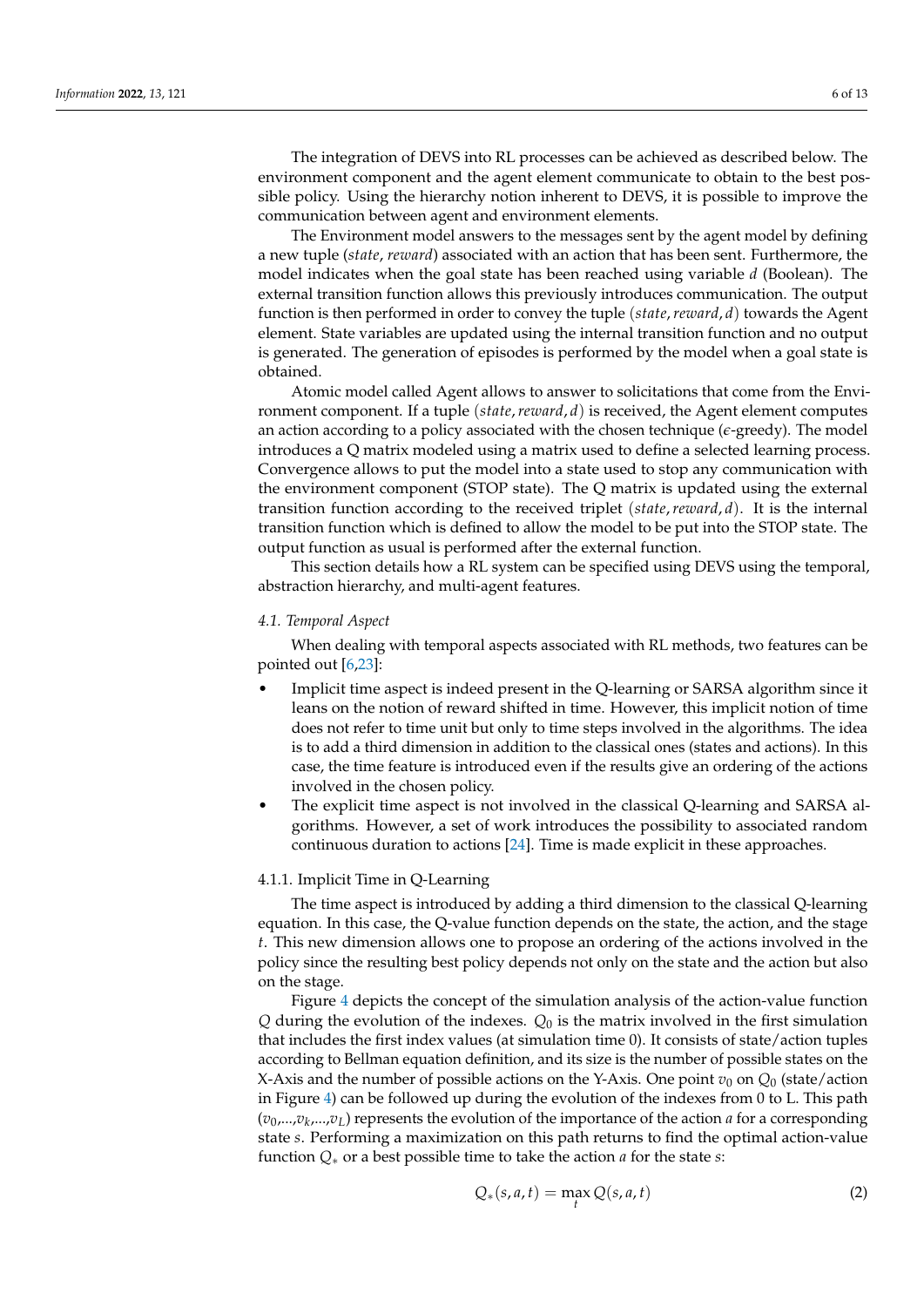However, the size of *Q* can change during the simulation due to the number of possible states that depend on the values of the indexes. Accordingly, it may be possible that a tuple (state/action) is not present in a  $Q_t$  matrix during the simulation. In this case, this specific value (for a specific simulation time) is not considered for the time analysis in the Equation [\(2\)](#page-5-0).

<span id="page-6-0"></span>

**Figure 4.** Q matrix simulation analysis during the evolution of the indexes.

## 4.1.2. Explicit Time in Q-Learning

In MDPs, the time spent in any transition is the same. This assumption, however, is not the case for many real-world problems.

In [\[25\]](#page-11-13), the authors extend classical RL algorithms developed for MDP and for semi-Markov decision processes. Semi-MDPs (SMDPs) extend MDPs by allowing transitions to have different duration (*t*). In [\[23\]](#page-11-11), the authors considered the problem of learning optimal policies in time-limited and time-unlimited domains using time-limited interactions (limited number of step *k*) between the agent and the environment models. Time notion is explicitly considered but only in terms of limited time *T* considered for maximize the total reward assigned to the agent that try to maximize the discounted sum of future rewards:

$$
G_{t:T} = \sum_{k=1}^{T-t} \gamma^{k-1} R_{t+k}
$$

In [\[26\]](#page-11-14), the authors introduce a new model-free RL algorithm to solve SMDPs problems under the average-reward model. In addition, in [\[27\]](#page-11-15), the authors introduce the theory of options to bridge the gap between MDPs and SMDPs. In SMDPs, temporally extended actions or state transitions are considered as indivisible units; therefore, there is no way to examine or improve the structures inside the extended actions or state transitions. The options theory introduces temporally extended actions or state transitions, so called options, as temporal abstractions of an underlying MDP. It allows to represent components at multiple levels of temporal abstractions and the possibility of modifying options and changing the course of temporally extended actions or state transitions. In [\[28\]](#page-11-16), the authors explore several approaches to model a continuous dependence on time in the framework of MDP, leading to the definition of Temporal Markov Decision Problems. They then propose a formalism called Generalized Semi-MDP (GSMDP) in order to deal with an explicit event modeling approach. They establish a link between the Discrete Event Systems Specification (DEVS) theory and the GSMDP formalism, thus allowing the definition of coherent simulators.

In the case of explicit time, the time of a transition has to be taken into account. The time between actions is an explicit variable (which may be stochastic) and dependent of the state and the action. This transition time is known as the sojourn notion. DEVS Markov models [\[29\]](#page-11-17) are able to explicitly separate probabilities specified on transitions as well as defined on the times/rates. Furthermore the dynamic properties involved in the DEVS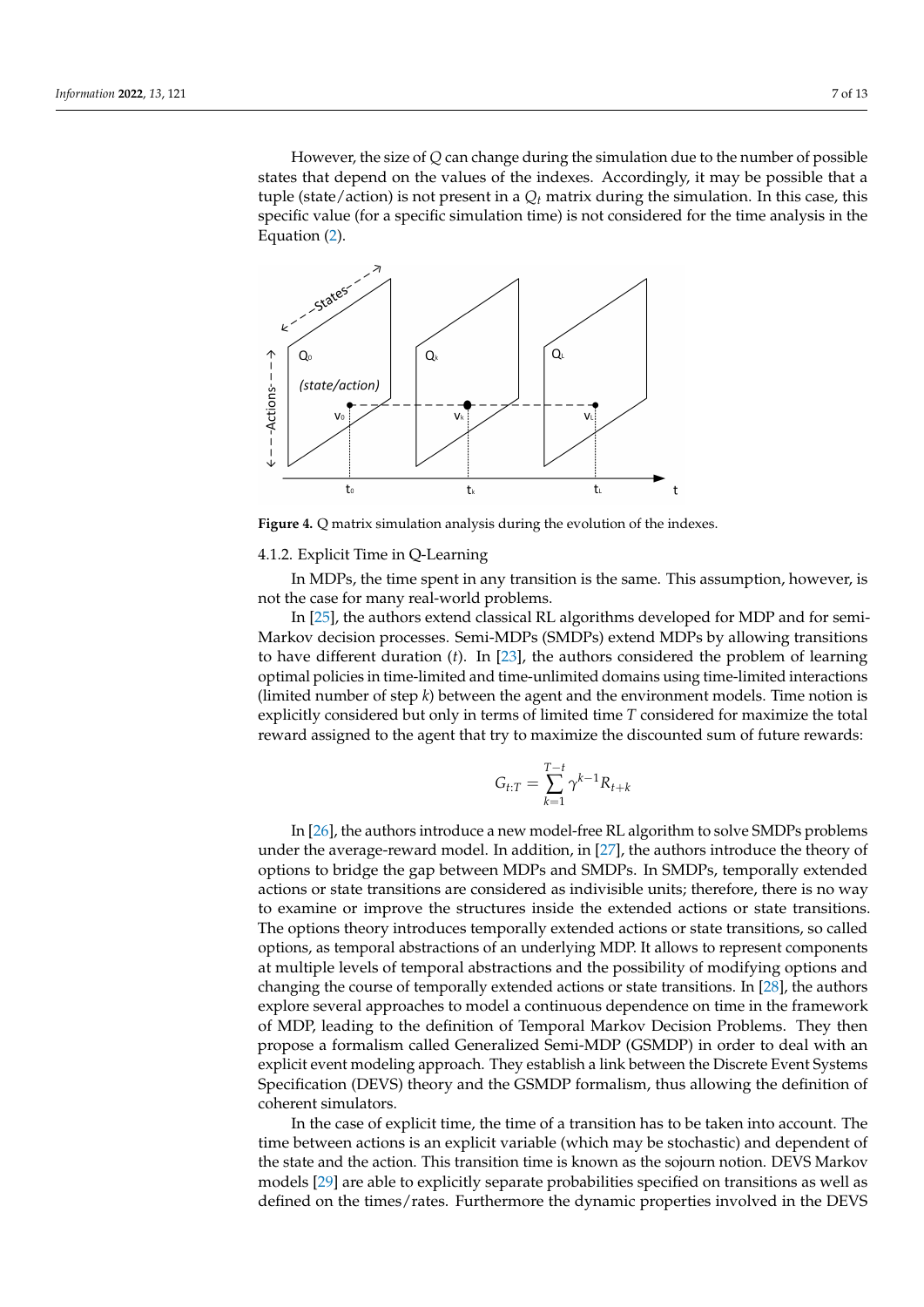formalism allows to dynamic modify these specifications during the model simulation. The transition probabilities are classically associated with a Markov chain while probabilities on transition times/rates are associated with the sojourn notion. This modeling features associated with Markov chains offers possibility to define explicitly and independently transition probabilities and transition times.

## *4.2. Hierarchical Aspect*

Hierarchical aspect deals with top-down or divide and conquer approach: A MDP can be decomposed into a smaller MDPs organized in a hierarchical way. There are two benefits that can be obtained from the specification of a hierarchy in a MDP: (i) reduce difficulties of solving a problem by approaching it in the form of a set of sub-problems that are easier to solve individually. As a result both the state space and action space must be smaller, and thus the resolution may be facilitated; and (ii) specify actions at a higher level that may be reused according to different types of goals.

Thanks to the hierarchy concept, a hard task may be split into more simplest tasks. In [\[6\]](#page-10-5) the basic tasks are specified as options that are implemented by a policy performed on part of the set of states. In [\[30\]](#page-11-18), sub-tasks are built to solve the corresponding sub-goals which have been initially defined. Rewards related to the sub-goals are used to learn the sub-tasks. The author Dietterich pointed out that the definition of a MDP using a hierarchy of small MDPs is equivalent to the definition of the value function of the considered MDP as a composition of the value functions of the previously mentioned small MDPs.

In [\[31\]](#page-11-19) a feudal system involving agents at different levels is proposed in order to implement the hierarchy in a learning agents. An agent situated at a given level obtains solicitations from an upper-level agent and sends solicitations to agents at a lower level. Only the agents specified at low levels are able to deal with the environment component.

In [\[32\]](#page-11-20), Hierarchy specified in the environment is presented and the the concept of hierarchical Abstract Machines (HAM) named "partial policies" is defined. For instance, Parr's maze is designed using orthogonal hallways involving obstacles. In this case HAM specified at a high level deal with the selection of a hallway, intermediate HAM deal with the traversing of the hallway and lower-level HAM have to take into account avoiding obstacles. As explain previously, the concept of the hierarchy may decrease the state space involved in the RL process by learning a sub-task from only the relevant properties. The partial description of the environment is used by defining the HAM that allows to obtain the next state. A state space partition composed of agents related to only one part of the space is used to define the feudal agents. As stated before, the MDP resolution is based on the state space reduction but the fact to consider only a part of the context implied in the execution of the policy allow also to share and reuse the process more easily.

An example of feudal hierarchy is given in Figure [5.](#page-8-0)

The environment may be in a state belonging to *{S0, S1, ..., S11}*. The initial agent level is represented by *{A, B, C, D}* agents. Every agent has to take into account a reduced number of states. The following level is represented by {X, Y} agents and the highest level is represented by the {SUP} agent.

Using DEVS to implements a generic feudal agent points out the property of Feudal MDP [\[33\]](#page-11-21) expressed as follows: since an agent specified at a low level of description relies on the same model than an agent defined at an upper level of description (this agent is used to control the agents defined at lower level), the set of agents defined a low level of description can be considered as the environment states. Therefore, the hierarchy defined on agents and on the environment is the same: the agents defined at a given level (let us called L) correspond to the environment when dealing with agents defined at the L+1 level. For instance, according to the n Figure [5,](#page-8-0) X the agent has to communicate with the environment whose state may be A and B.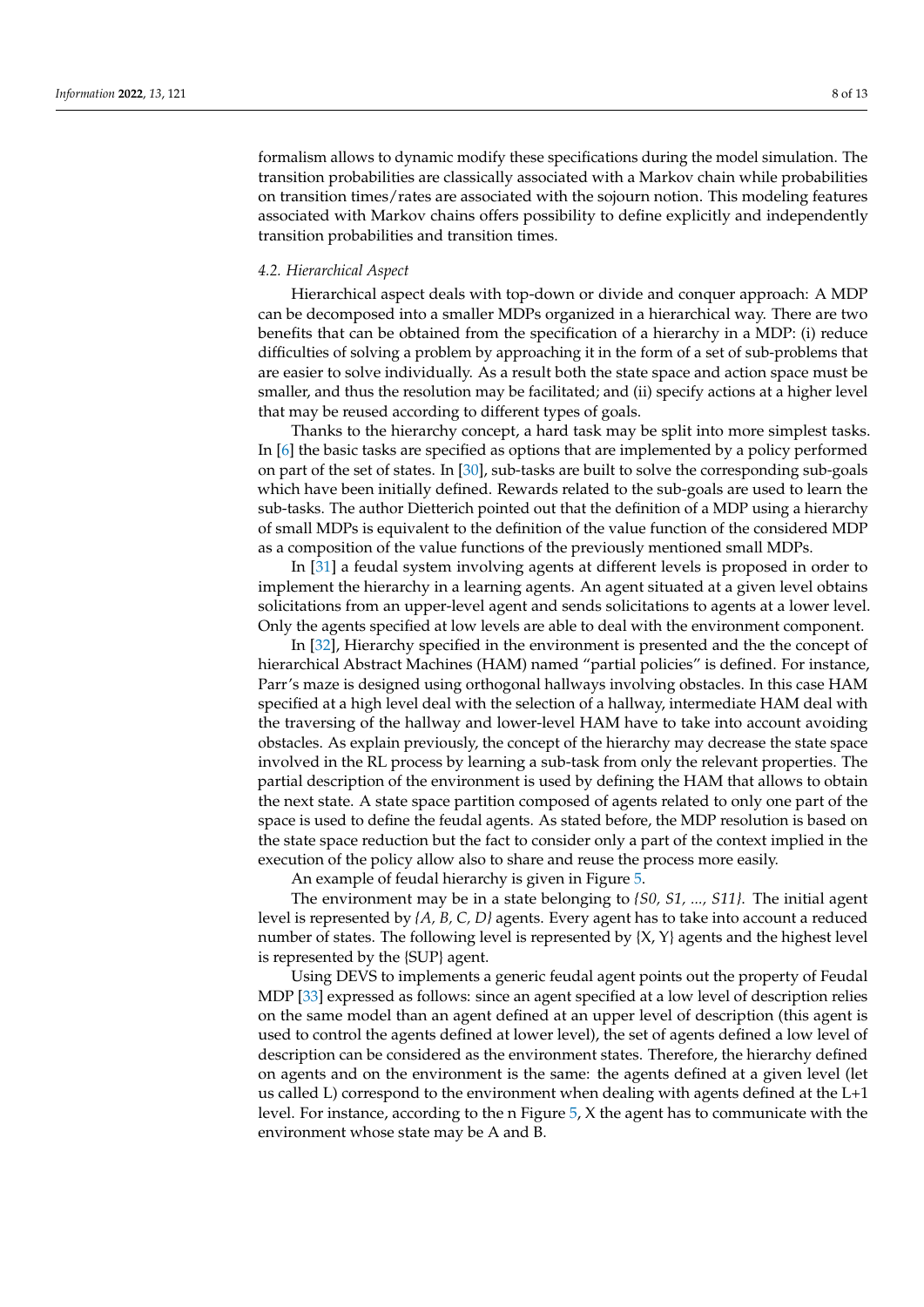<span id="page-8-0"></span>

**Figure 5.** States aggregation mechanism to implement hierarchy in feudal agents.

## *4.3. Multi-Agent Aspect*

This section briefly describes how DEVS/SES multi-agents may be introduced in RL. The Markov decision process generalization of the towards multi-agent notion may be defined as a tuple  $\{S, A_1, ..., A_m, p, r_1, ..., r_n\}$  where:

- m: the agents number;
- S: environment states;
- *A*<sub>*i*</sub>, *i*  $\in$  1, ..., *m*: actions associated to the agents and generating the action set *A* =  $A_1$  ∪  $A_2$  ∪ ... $A_n$ ;
- $p : S \times A \times S \rightarrow [0, 1]$ : transition probability function;
- $r_i$ :  $S \times U \times S \rightarrow R$ ,  $i = 1, ..., m$ : reward functions associated with the agents.

The state transitions are the result of the global action of all the agents. The policies  $f_i: S \times A_i \rightarrow [0, 1]$  define jointly the policy *f*. Since the rewards  $r_i^{k+1}$  lean on the global action, their results lean on the policy *f*. The Q-function associated with the agents leans on the global action and on the policy *f* . The complexity is great since it should be taken i to account that the state-action space exponentially depends on the number of states and actions. Because RL algorithms define values associated with all state or state-action doublet, this causes an exponential computational complexity expansion. This results in the fact that the complexity is more important in multi-agent RL than in single-agent RL.

In addition, when dealing with RL, many families of algorithms have been defined in [\[34\]](#page-11-22). Each algorithm presented in this paper points out a set of advantages but also a set of drawbacks and can be used depending on the context of the application.

Finally when proposing a Multi-Agents RL System, several types of architectures have to be considered. To give to the designer of a multi-agent reinforcement learning project the possibility of choosing between the previously mentioned architectures, a generic framework based on SES/DEVS formalism can be proposed. SES [\[22\]](#page-11-10) is an ontology framework allowing to represent the elements of a system and their interactions using a family of DEVS models. A SES defines a set of hierarchical DEVS models. Each resulting DEVS model may be obtained by a pruning process which allows to choose an element of the set of considered models. The idea is to give a designer a library of agent models allowing to deal with the basic agent models (critic-only, actor-only and actor-critic) as well as to specify a set of multi-agents architectures using SES in order to define a family of simulation models. The pruning of the SES allows the designer to choose one particular multi-agent architecture and to execute simulations and learning.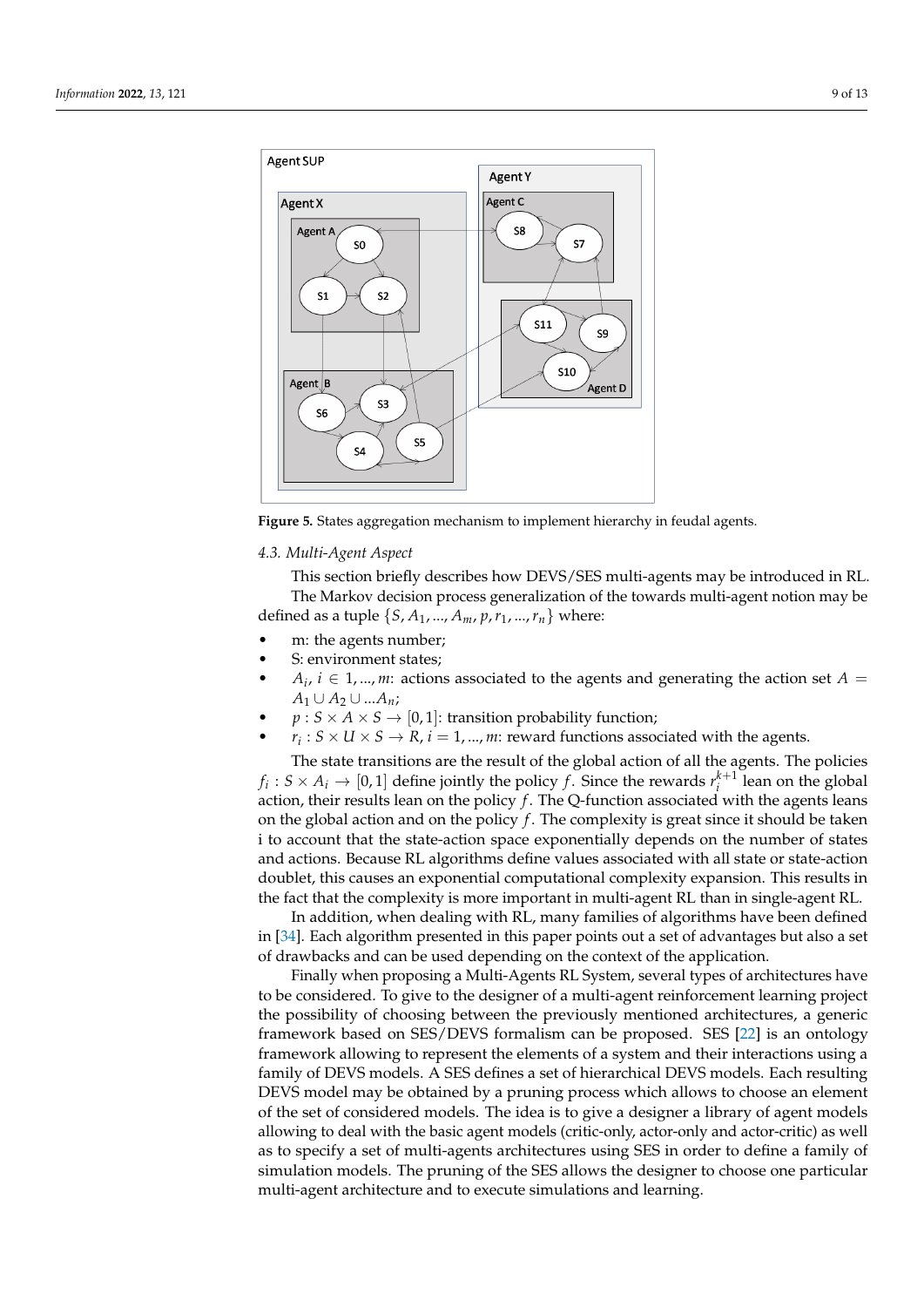# **5. Related Work**

Machine learning algorithms have been used in the field of simulation in many cases [\[17,](#page-11-5)[35](#page-11-23)[–38\]](#page-12-0). For instance, in [\[35\]](#page-11-23), the authors derive rules of distraction driving using Support Vector Machine based on data from a driving simulation environment. In [\[17\]](#page-11-5), the Q-learning has been used to associate load balancing and bounded-window algorithms dedicated to gate level VLSI circuits simulation. A set of AI ML techniques have been involved in DEVS M&S. In [\[39\]](#page-12-1) the authors deal with DEVS execution acceleration based on machine learning thanks to the explicit separation between modeling and simulation. In [\[40\]](#page-12-2), DEVS simulation is used to help to set values associated with of hyper-parameters involved in neural nets. In [\[29\]](#page-11-17), DEVS Markov features are presented as well as their implementation in MS4Me framework [\[22\]](#page-11-10). DEVS Markov involves the basic and enhanced features of Markov chains since DEVS modeling aspects are fully compatible with Markov concepts. In [\[28\]](#page-11-16), a RL technique involving temporal features is defined using simulation in order to deal with generalized semi-Markov decision processes.

Concerning the improvement of the DEVS formalism based on machine learning algorithms , in [\[39,](#page-12-1)[41\]](#page-12-3), the authors add predictive machine learning algorithms in the DEVS simulator to improve simulation execution due to the separation between modeling and simulation inherent in the DEVS formalism. Furthermore a predictive model that learns from past simulations has been defined. In [\[42\]](#page-12-4), the use of discrete event simulation with a deep learning resource has been defined in order to propose intelligent decision making in the form of smart processes. An another example combining AI and simulation can be found in [\[43\]](#page-12-5) where a new machine-learning based simulation-optimization integration method has been proposed. The machine learning model allows to accelerate simulationoptimization integration to find optimal building plans.

When simulation and AI are combined, AI simulation models have to be accurate. For instance, in [\[44\]](#page-12-6), a validation methodology for AI simulation models has been defined. The combination may also have nice impacts on specific applications [\[45–](#page-12-7)[47\]](#page-12-8). In [\[45\]](#page-12-7), the authors deal with a framework that incorporates Simulation Modeling and ML for the purpose of defining pathways and evaluating the return on investment of implementation. In the field of parallel simulation, a cache-aware algorithm that relies on machine learning has been defined in [\[46\]](#page-12-9) in order to maximize data reuse, allow workload balance among parallel threads.

In [\[48\]](#page-12-10), a machine learning algorithm has been involved to solve problems coming from the performance evaluation of simulations in the field of effective design space exploration. A methodology to obtain cross-platform performance/power predictions has been defined in order to derive the simulation performance/power on another platform.

In [\[38\]](#page-12-0), a conceptual framework to help the integration of simulation models with ML has been defined.

All this work mainly consider the problems raised from the association of M&S and ML. None of the previously quoted work leans on temporal, hierarchical and multi-agent notions involved in the RL system design using DEVS. As described in [\[29\]](#page-11-17), the ML (and more specially MDP) concepts of stochastic modeling are implicitly involved in discrete event simulation. Concerning the temporal aspect, DEVS allows to explicitly and separately deal with probabilities defined on state transitions and with probabilities of transition times. This advantage allows the designer to model temporal aspect in ML models and execute it in a simulation framework. Dealing with hierarchical aspect, integrating ML modeling into DEVS offers a wide variety of model types that may be hierarchically inserted within the same framework. DEVS allows to organize such models into classes that are associated with both the traditional ones encountered in the mathematics literature as well as the structural notions that define all DEVS models as specifications of input/output dynamic systems. Furthermore classes and sub-classes of such models that allows definition of multi-agent models may be formed by choosing elements belonging to some specializations that define a specific model architecture. DEVS models are able to represent complex ML systems at the level of individual subsystems and actors. Each system or actor may be defined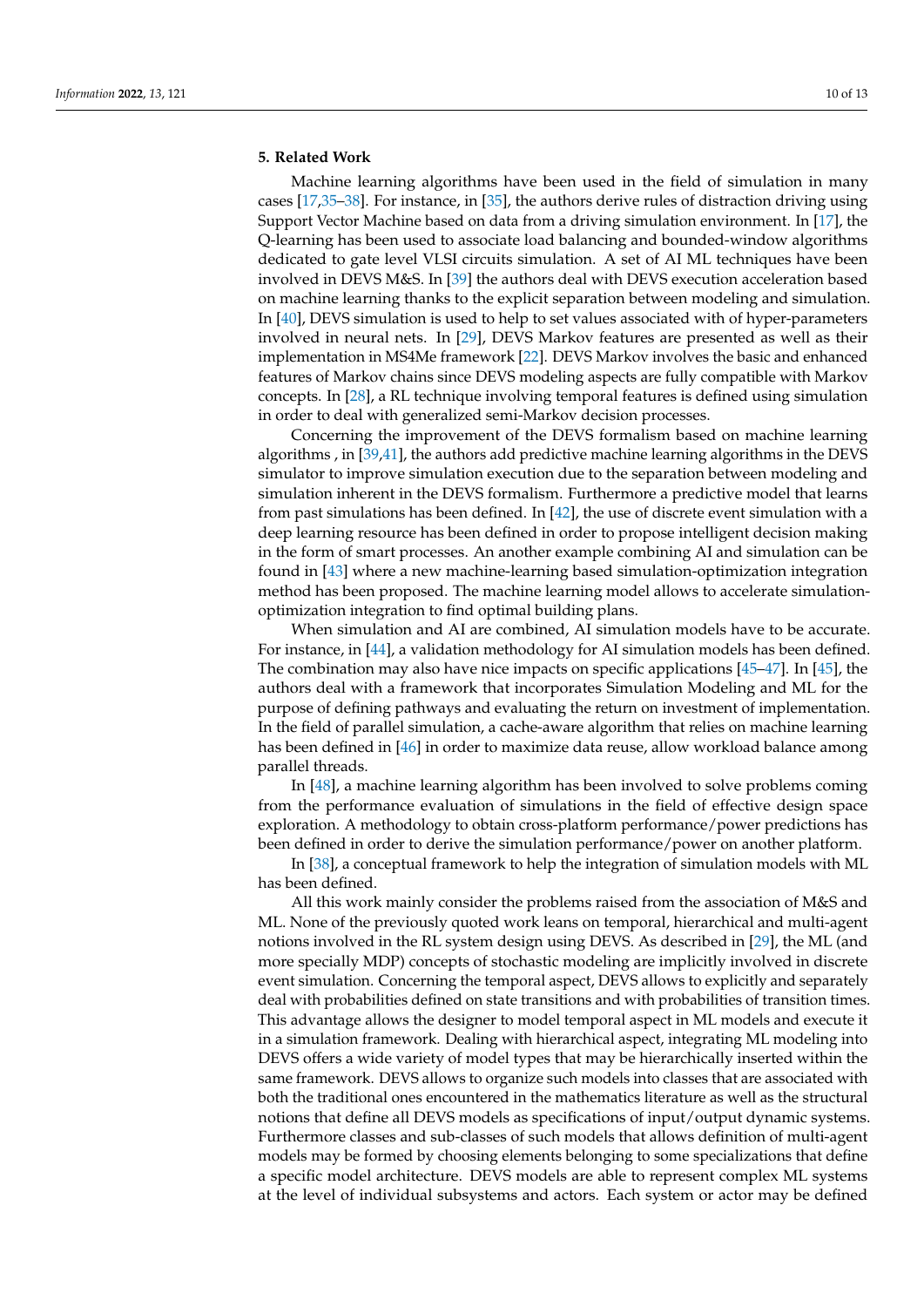as a component with states and transitions as well as inputs and outputs that allow the interaction with atomic models belonging to coupled models.

#### **6. Conclusions**

This paper points out how DEVS features can be used in helping RL system design putting emphasis on the temporal, hierarchical, and multi-agent aspects. A panorama of a set of simulation-based RL system design features is given and four of them realized in the framework of DEVS are detailed: (i) DEVS modeling of the agent and environment RL components based on the hierarchy feature inherent in DEVS; (ii) DEVS modeling of RL temporal features since DEVS allows to improve both implicit and explicit time aspects definition in MDPs; (iii) DEVS hierarchical modeling in RL system design since DEVS allows to determine optimal policies based on abstraction level; and (iv) possibility to take into account RL multi-agents since DEVS/SES allows to choose one particular multi-agent architecture and execute simulations and learning. The future work can be described as follows: (i) to work on dynamic aspects of RL since DEVS involves the modification of models during simulation; (ii) to work on a hierarchy of RL agents based on DEVS abstraction hierarchy feature (initiated in [\[33\]](#page-11-21)); and (iii) to work on the scalability of the RL proposed approach.

**Author Contributions:** All authors have contributed equally to this work. All authors have read and agreed to the published version of the manuscript.

**Funding:** This research received no external funding.

**Informed Consent Statement:** Informed consent was obtained from all subjects involved in the study.

**Data Availability Statement:** Not applicable.

**Conflicts of Interest:** The authors declare no conflict of interest.

## **Abbreviations**

The following abbreviations are used in this manuscript:

- M&S Modeling and Simulation
- AI Artificial Intelligence
- RL Reinforcement Learning
- ML Machine Learning
- MDP Markov Decision Process
- DEVS Discrete Event system Specification
- SES System Entity Structure

# **References**

- <span id="page-10-0"></span>1. Alpaydin, E. *Machine Learning: The New AI*; The MIT Press: Cambridge, MA, USA, 2016.
- <span id="page-10-1"></span>2. Busoniu, L.; Babuska, R.; Schutter, B.D. Multi-Agent Reinforcement Learning: A Survey. In Proceedings of the Ninth International Conference on Control, Automation, Robotics and Vision, ICARCV 2006, Singapore, 5–8 December 2006; pp. 1–6. [\[CrossRef\]](http://doi.org/10.1109/ICARCV.2006.345353)
- <span id="page-10-2"></span>3. Zeigler, B.P.; Muzy, A.; Kofman, E. *Theory of Modeling and Simulation*, 3rd ed.; Academic Press: Cambridge, MA, USA, 2019. [\[CrossRef\]](http://dx.doi.org/10.1016/B978-0-12-813370-5.00003-1)
- <span id="page-10-3"></span>4. Zeigler, B.P.; Seo, C.; Kim, D. System entity structures for suites of simulation models. *Int. J. Model. Simul. Sci. Comput.* **2013**, *04*, 1340006. [\[CrossRef\]](http://dx.doi.org/10.1142/S1793962313400060)
- <span id="page-10-4"></span>5. Puterman, M.L. *Markov Decision Processes: Discrete Stochastic Dynamic Programming*, 1st ed.; John Wiley & Sons, Inc.: New York, NY, USA, 1994.
- <span id="page-10-5"></span>6. Sutton, R.S.; Barto, A.G. *Reinforcement Learning: An Introduction*; A Bradford Book: Cambridge, MA, USA, 2018.
- <span id="page-10-6"></span>7. Bellman, R.E. *Dynamic Programming*; Dover Publications, Inc.: Mineola, NY, USA, 2003.
- <span id="page-10-7"></span>8. Yu, H.; Mahmood, A.R.; Sutton, R.S. On Generalized Bellman Equations and Temporal-Difference Learning. In Proceedings of the Advances in Artificial Intelligence—30th Canadian Conference on Artificial Intelligence, Canadian AI 2017, Edmonton, AB, Canada, 16–19 May 2017; pp. 3–14. [\[CrossRef\]](http://dx.doi.org/10.1007/978-3-319-57351-9_1)
- <span id="page-10-8"></span>9. Watkins, C.J.C.H. Learning from Delayed Rewards. Ph.D. Thesis, King's College, Cambridge, UK, 1989.
- <span id="page-10-9"></span>10. Even-Dar, E.; Mansour, Y. Learning Rates for Q-learning. *J. Mach. Learn. Res.* **2004**, *5*, 1–25.
- <span id="page-10-10"></span>11. Russell, S.; Norvig, P. *Artificial Intelligence: A Modern Approach*, 3rd ed.; Prentice Hall Press: Upper Saddle River, NJ, USA, 2009.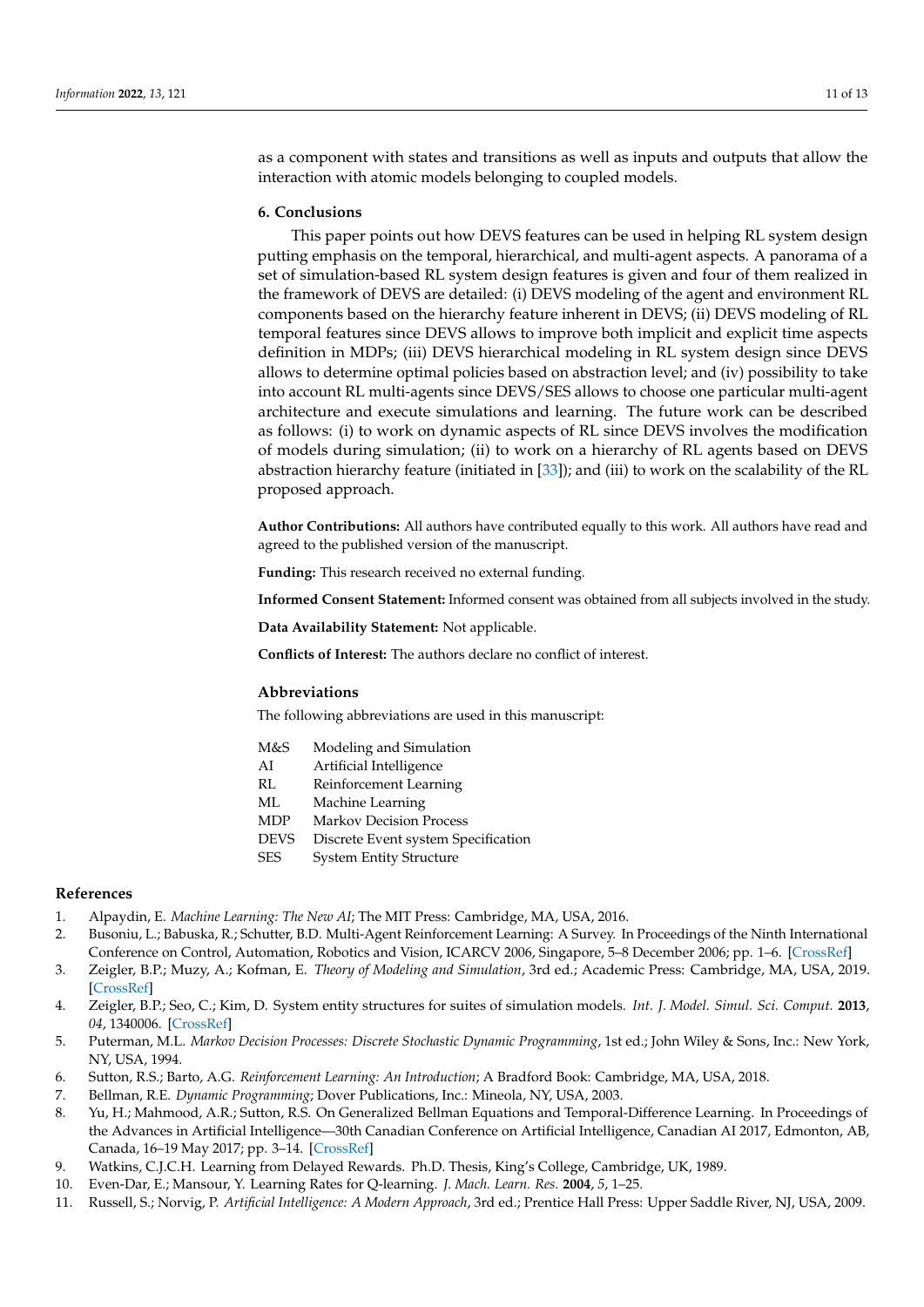- <span id="page-11-0"></span>12. Sharma, J.; Andersen, P.A.; Granmo, O.C.; Goodwin, M. Deep Q-Learning With Q-Matrix Transfer Learning for Novel Fire Evacuation Environment. *IEEE Trans. Syst. Man Cybern. Syst.* **2021**, *51*, 7363–7381. [\[CrossRef\]](http://dx.doi.org/10.1109/TSMC.2020.2967936)
- <span id="page-11-1"></span>13. Zhang, M.; Zhang, Y.; Gao, Z.; He, X. An Improved DDPG and Its Application Based on the Double-Layer BP Neural Network. *IEEE Access* **2020**, *8*, 177734–177744. [\[CrossRef\]](http://dx.doi.org/10.1109/ACCESS.2020.3020590)
- <span id="page-11-2"></span>14. Nielsen, N.R. Application of Artificial Intelligence Techniques to Simulation. In *Knowledge-Based Simulation: Methodology and Application*; Fishwick, P.A., Modjeski, R.B., Eds.; Springer: New York, NY, USA, 1991; pp. 1–19. [\[CrossRef\]](http://dx.doi.org/10.1007/978-1-4612-3040-3_1)
- <span id="page-11-3"></span>15. Wallis, L.; Paich, M. Integrating artifical intelligence with anylogic simulation. In Proceedings of the 2017 Winter Simulation Conference (WSC), Las Vegas, NV, USA, 3–6 December 2017; p. 4449. [\[CrossRef\]](http://dx.doi.org/10.1109/WSC.2017.8248156)
- <span id="page-11-4"></span>16. Foo, N.Y.; Peppas, P. Systems Theory: Melding the AI and Simulation Perspectives. In *Artificial Intelligence and Simulation, Proceedings of the 13th International Conference on AI, Simulation, and Planning in High Autonomy Systems, AIS 2004, Jeju Island, Korea, 4–6 October 2004*; Revised Selected Papers; Springer: Berlin/Heidelberg, Germany, 2004; pp. 14–23. [\[CrossRef\]](http://dx.doi.org/10.1007/978-3-540-30583-5_2)
- <span id="page-11-5"></span>17. Meraji, S.; Tropper, C. A Machine Learning Approach for Optimizing Parallel Logic Simulation. In Proceedings of the 2010 39th International Conference on Parallel Processing, San Diego, CA, USA, 13–16 September 2010; pp. 545–554. [\[CrossRef\]](http://dx.doi.org/10.1109/ICPP.2010.62)
- <span id="page-11-6"></span>18. Floyd, M.W.; Wainer, G.A. Creation of DEVS Models Using Imitation Learning. In Proceedings of the 2010 Summer Computer Simulation Conference, SCSC '10, Ottawa, ON, Canada, 11–14 July 2010; Society for Computer Simulation International: San Diego, CA, USA, 2010; pp. 334–341.
- <span id="page-11-7"></span>19. Eschmann, J. Reward Function Design in Reinforcement Learning. In *Reinforcement Learning Algorithms: Analysis and Applications*; Belousov, B., Abdulsamad, H., Klink, P., Parisi, S., Peters, J., Eds.; Springer International Publishing: Cham, Switzerland, 2021; pp. 25–33. [\[CrossRef\]](http://dx.doi.org/10.1007/978-3-030-41188-6_3)
- <span id="page-11-8"></span>20. Zhao, S.; Song, J.; Ermon, S. Learning Hierarchical Features from Deep Generative Models. In Proceedings of the 34th International Conference on Machine Learning, Sydney, NSW, Australia, 6–11 August 2017; pp. 4091–4099.
- <span id="page-11-9"></span>21. Canese, L.; Cardarilli, G.C.; Di Nunzio, L.; Fazzolari, R.; Giardino, D.; Re, M.; Spanò, S. Multi-Agent Reinforcement Learning: A Review of Challenges and Applications. *Appl. Sci.* **2021**, *11*, 4948. [\[CrossRef\]](http://dx.doi.org/10.3390/app11114948)
- <span id="page-11-10"></span>22. Zeigler, B.P.; Sarjoughian, H.S. System Entity Structure Basics. In *Guide to Modeling and Simulation of Systems of Systems*; Simulation Foundations, Methods and Applications; Springer: London, UK, 2013; pp. 27–37. [\[CrossRef\]](http://dx.doi.org/10.1007/978-0-85729-865-2_3)
- <span id="page-11-11"></span>23. Pardo, F.; Tavakoli, A.; Levdik, V.; Kormushev, P. Time Limits in Reinforcement Learning. In Proceedings of the 35th International Conference on Machine Learning, ICML 2018, Stockholm, Sweden, 10–15 July 2018.
- <span id="page-11-12"></span>24. Zhu, J.; Wang, Z.; Mcilwraith, D.; Wu, C.; Xu, C.; Guo, Y. Time-in-Action Reinforcement Learning. *IET Cyber-Syst. Robot.* **2019**, *1*, 28–37. [\[CrossRef\]](http://dx.doi.org/10.1049/iet-csr.2018.0001)
- <span id="page-11-13"></span>25. Bradtke, S.; Duff, M. Reinforcement Learning Methods for Continuous-Time Markov Decision Problems. In *Advances in Neural Information Processing Systems 7*; MIT Press: Cambridge, MA, USA, 1994.
- <span id="page-11-14"></span>26. Mahadevan, S.; Marchalleck, N.; Das, T.; Gosavi, A. Self-Improving Factory Simulation using Continuous-time Average-Reward Reinforcement Learning. In Proceedings of the 14th International Conference on Machine Learning, Nashville, TN, USA, 8–12 July 1997.
- <span id="page-11-15"></span>27. Sutton, R.S.; Precup, D.; Singh, S. Between MDPs and semi-MDPs: A Framework for Temporal Abstraction in Reinforcement Learning. *Artif. Intell.* **1999**, *112*, 181–211. [\[CrossRef\]](http://dx.doi.org/10.1016/S0004-3702(99)00052-1)
- <span id="page-11-16"></span>28. Rachelson, E.; Quesnel, G.; Garcia, F.; Fabiani, P. A Simulation-based Approach for Solving Generalized Semi-Markov Decision Processes. In Proceedings of the 2008 Conference on ECAI 2008: 18th European Conference on Artificial Intelligence, Patras, Greece, 21–25 July 2008; IOS Press: Amsterdam, The Netherlands, 2008; pp. 583–587.
- <span id="page-11-17"></span>29. Seo, C.; Zeigler, B.P.; Kim, D. DEVS Markov Modeling and Simulation: Formal Definition and Implementation. In Proceedings of the Theory of Modeling and Simulation Symposium, TMS '18, Baltimore, MD, USA, 15–18 April 2018; Society for Computer Simulation International: San Diego, CA, USA, 2018; pp. 1:1–1:12.
- <span id="page-11-18"></span>30. Dietterich, T.G. Hierarchical reinforcement learning with the MAXQ value function decomposition. *J. Artif. Intell. Res.* **2000**, *13*, 227–303. [\[CrossRef\]](http://dx.doi.org/10.1613/jair.639)
- <span id="page-11-19"></span>31. Vezhnevets, A.S.; Osindero, S.; Schaul, T.; Heess, N.; Jaderberg, M.; Silver, D.; Kavukcuoglu, K. FeUdal Networks for Hierarchical Reinforcement Learning. In Proceedings of the 34th International Conference on Machine Learning, Sydney, NSW, Australia, 6–11 August 2017; pp. 3540–3549.
- <span id="page-11-20"></span>32. Parr, R.; Russell, S. Reinforcement Learning with Hierarchies of Machines. In Proceedings of the 1997 Conference on Advances in Neural Information Processing Systems 10, NIPS '97, Denver, CO, USA, 1–6 December 1997; MIT Press: Cambridge, MA, USA, 1998; pp. 1043–1049.
- <span id="page-11-21"></span>33. Kessler, C.; Capocchi, L.; Santucci, J.F.; Zeigler, B. Hierarchical Markov Decision Process Based on Devs Formalism. In Proceedings of the 2017 Winter Simulation Conference, WSC '17, Las Vegas, NV, USA, 3–6 December 2017; IEEE Press: Piscataway, NJ, USA, 2017; pp. 73:1–73:12.
- <span id="page-11-22"></span>34. Bonaccorso, G. *Machine Learning Algorithms: A Reference Guide to Popular Algorithms for Data Science and Machine Learning*; Packt Publishing: Birmingham, UK, 2017.
- <span id="page-11-23"></span>35. Yoshizawa, A.; Nishiyama, H.; Iwasaki, H.; Mizoguchi, F. Machine-learning approach to analysis of driving simulation data. In Proceedings of the 2016 IEEE 15th International Conference on Cognitive Informatics Cognitive Computing (ICCI\*CC), Palo Alto, CA, USA, 22–23 August 2016; pp. 398–402. [\[CrossRef\]](http://dx.doi.org/10.1109/ICCI-CC.2016.7862067)